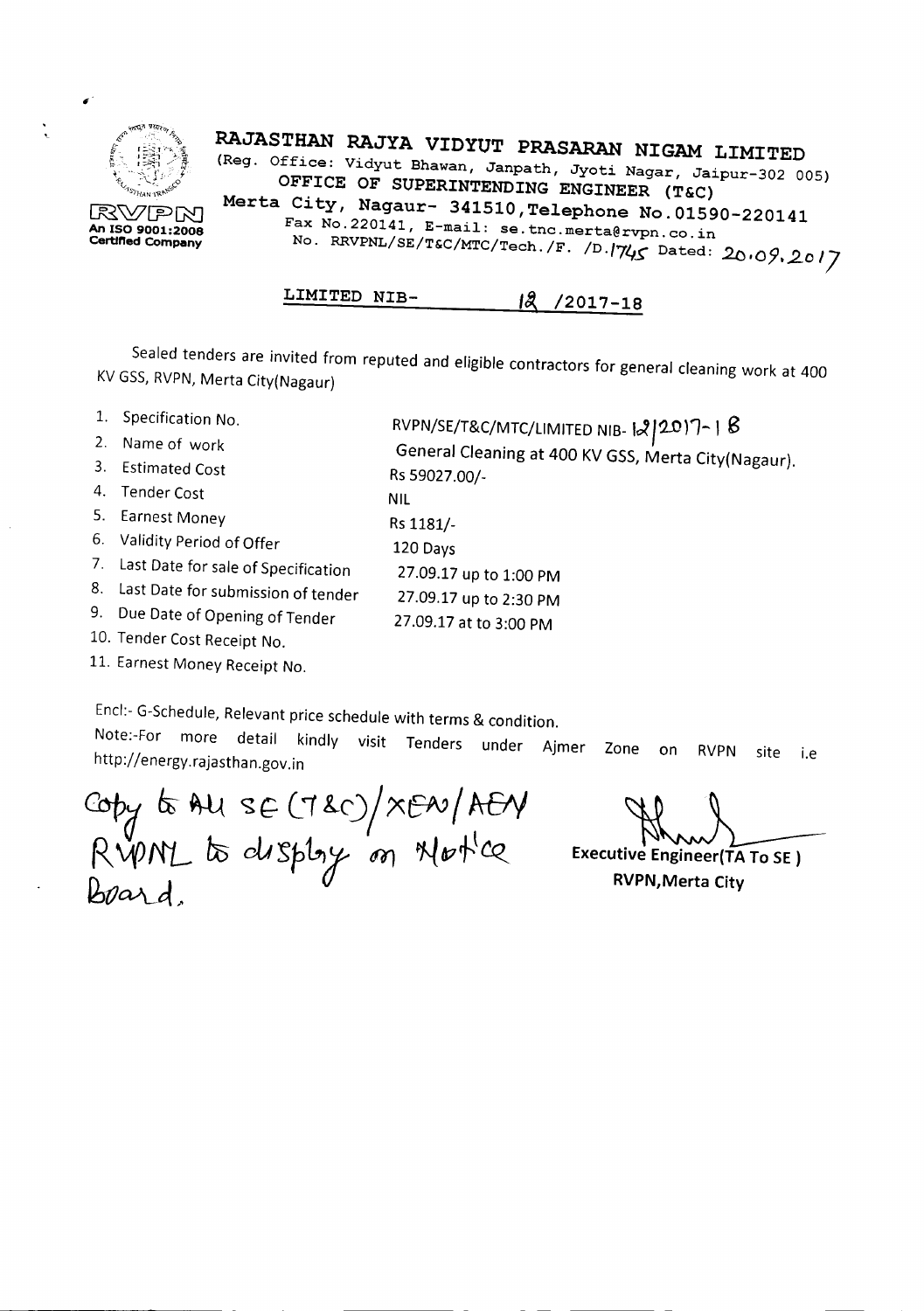### **PRICE SCHEDULE**

Name of work: General Cleaning at 400 KV GSS, Merta City(Nagaur).

Name of firm/Tenderer:-

 $\lambda$ 

**-----------------------------------------------------------------------------------------------------------**

| Description of work                                           | Rate as per<br>G-Schedule | % Above/Below Rate<br>as per G-Schedule | Amount in Rs.<br>Above/Below Rate<br>as per G-Schecule | Total<br>$Price(2+4)$ |
|---------------------------------------------------------------|---------------------------|-----------------------------------------|--------------------------------------------------------|-----------------------|
|                                                               |                           |                                         |                                                        |                       |
| General cleaning work<br>at 400 KV GSS, Merta<br>City(Nagaur) | 59027.00                  |                                         |                                                        |                       |

Total Rs(ln words) · ·..· .

- 1. i/We have read all terms and conditions of the relevant Tender Enquiry against No. RVPN/SE/T&C/MTC/TN- These are acceptable to us.
- 2. Our Offer is valid for 120 days from the date of opening of tenders.
- 3. The work shal be completed within stipulated period and as per instruction/letter of the work incharge
- 4. The quoted rate is firm in all respect till completion of work including of insurance charges.all taxes & duties etc.
- 5. Safe execution of work shall be our responsibility.
- 6. We shall be responsible for any "fatal" or "non fatal" accident taking at work place.

| Date//           | Signature |
|------------------|-----------|
| Place            |           |
| Phone/Mobile/Fax |           |
|                  |           |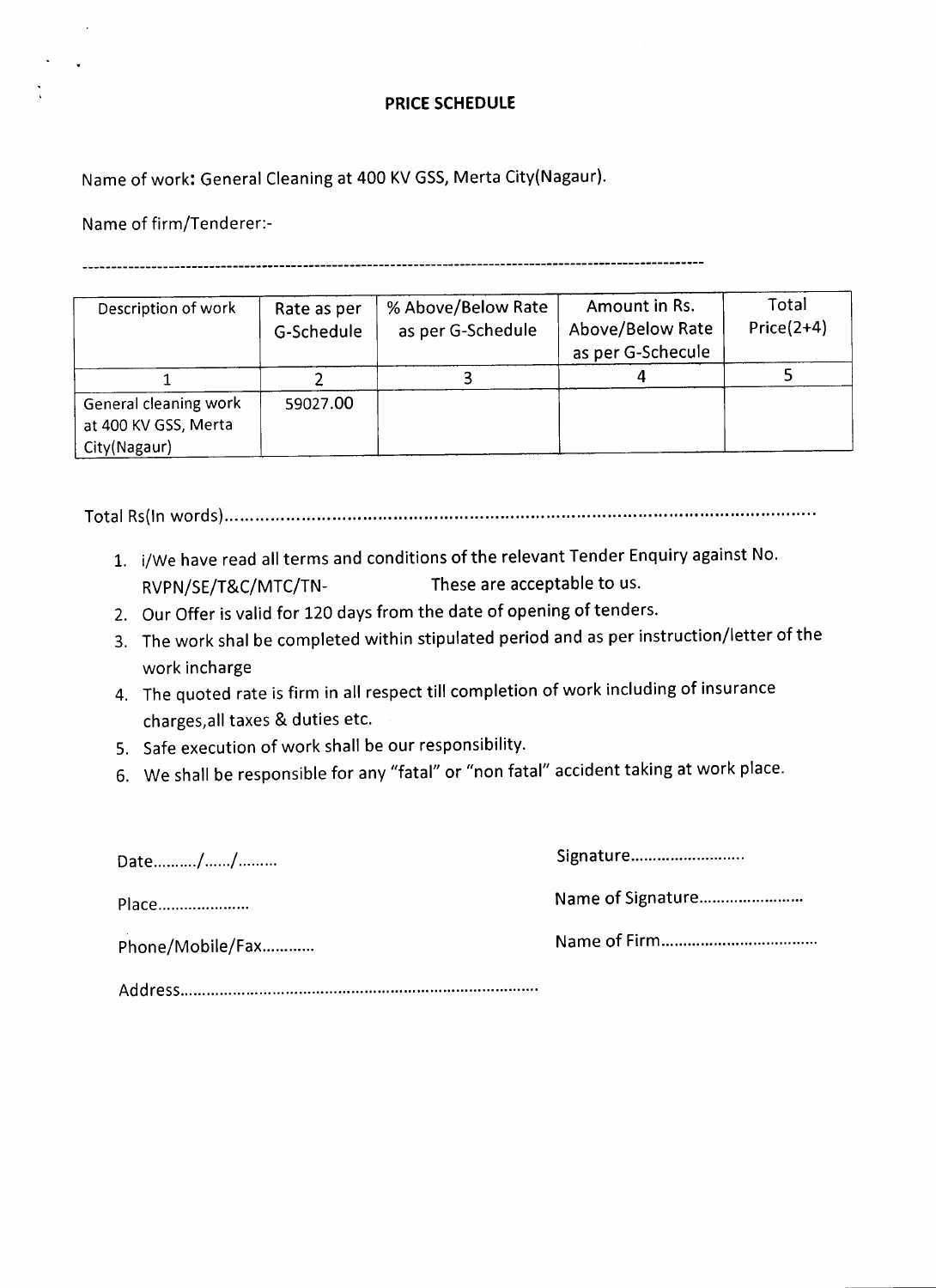Annx.1

# राजस्थान राज्य विधुत प्रसारण निगम लिमिटेड

कार्य का नाम :--नियन्त्रण कक्ष एवं कार्यालय भवनों की सामान्य सफाई का काय

## (W.e.f. 01.11.17 to 31.03.18)

## 400KV GSS Merta City

### रा.रा.वि.प्र.नि.लिमिटेड़ की वी.एस.आर.-2017

| क.सं. | कार्य का विवरण                                                                         | आवृति | इकाई    | क्षेत्रफल | दर प्रति | कुल राशी  |
|-------|----------------------------------------------------------------------------------------|-------|---------|-----------|----------|-----------|
|       |                                                                                        |       |         |           | सौ वर्ग  | रुपये में |
| 1.0   | सामान्य सफाई कार्य                                                                     |       |         |           |          |           |
| 1.1   | कार्यो का विवरण                                                                        | प्रति | 100     | 1400      | 26.00    | 364.00    |
|       | ❖ ग्रिड सब स्टेशन परिसर में कार्यालय,नियन्त्रण                                         | दिन   | वर्गमी. | वर्ग मी.  |          |           |
|       | कक्ष , बरामदो, विश्राम कक्ष, सिढ़ियॉ, पी.एल.सी.                                        |       |         |           |          |           |
|       | सी. कक्ष,बैटरी कक्ष, विश्राम गृह, आदि में झाडू से                                      |       |         |           |          |           |
|       | सफाई करना व फिनायल से पौछा लगाने का                                                    |       |         |           |          |           |
|       | कार्य ।                                                                                |       |         |           |          |           |
|       | ❖ नियन्त्रण कक्ष समेत सभी कमरो के दरवाजों व                                            |       |         |           |          |           |
|       | खिडकियों (मय शीशे) आदि की सफाई।                                                        |       |         |           |          |           |
|       |                                                                                        |       |         |           |          |           |
|       |                                                                                        |       |         |           |          |           |
|       | शौचालय<br>❖<br>समस्त<br>मुत्रालय<br>व                                                  |       |         |           |          |           |
|       | फिनायल/रसायन का प्रयोग करते हुए सफाई एवं<br>धुलाई का कार्य।                            |       |         |           |          |           |
|       |                                                                                        |       |         |           |          |           |
|       | ❖ उपरोक्त परिसर में कुड़ादानी (डस्टबिन) को                                             |       |         |           |          |           |
|       | खाली करना।                                                                             |       |         |           |          |           |
|       | ❖ समस्त निकाले गए कचरे को ग्रिड−सब स्टेशन                                              |       |         |           |          |           |
|       | परिसर से बाहर प्रभारी अधिकारी द्वारा निर्धारित                                         |       |         |           |          |           |
|       | स्थान पर डालना।                                                                        |       |         |           |          |           |
|       | नोटः—                                                                                  |       |         |           |          |           |
|       |                                                                                        |       |         |           |          |           |
|       | 1):-सफाई कार्य हेतु झाडु, पौछे, डस्टर, आवश्यक<br>उपकरण आदि ठैकेदार को स्वयं की लागत पर |       |         |           |          |           |
|       | लाने होगे।                                                                             |       |         |           |          |           |
|       |                                                                                        |       |         |           |          |           |
|       | 2):-अन्य सफाई का सामान जैसे फिनायल,फिनायल<br>गोली, रसायन आदि विभाग द्वारा दैय होगें।   |       |         |           |          |           |
|       |                                                                                        |       |         |           |          |           |
|       | 3):--भूगतान फर्श क्षैत्रफल के आधार पर किया                                             |       |         |           |          |           |
|       | जायेगा।                                                                                |       |         |           |          |           |
|       |                                                                                        |       |         |           |          |           |

Contd...2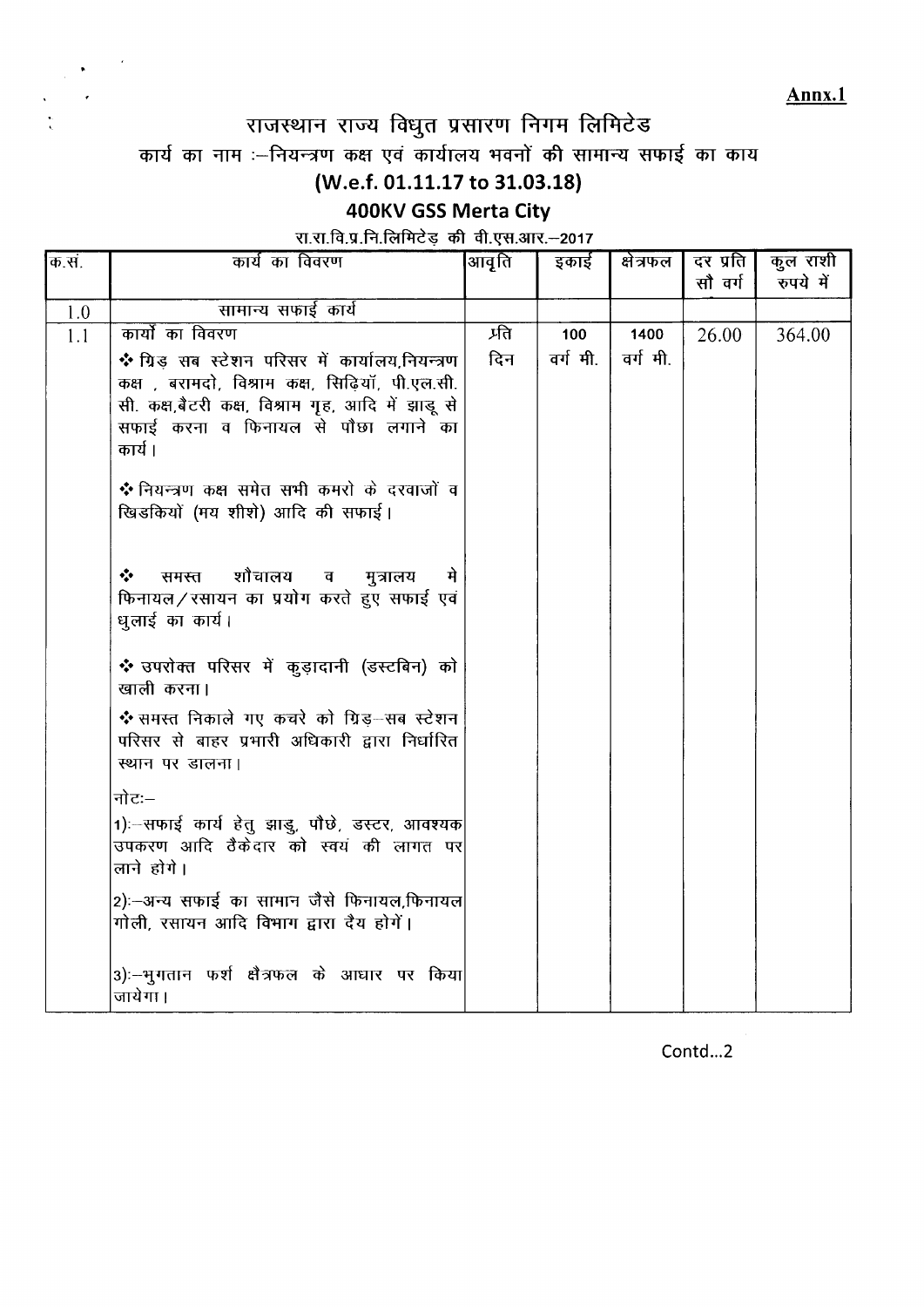| क्रि.स.                                                                                                                                                                                                                                                                                                                                                                                                                 | कार्य का विवरण                                                                                                                                                                                                                                                                                                                  | आवृति               | इकाई           | क्षेत्रफल       | दर प्रति<br>सौ वर्ग<br>मीटर | कुल राशी<br>रुपये में |
|-------------------------------------------------------------------------------------------------------------------------------------------------------------------------------------------------------------------------------------------------------------------------------------------------------------------------------------------------------------------------------------------------------------------------|---------------------------------------------------------------------------------------------------------------------------------------------------------------------------------------------------------------------------------------------------------------------------------------------------------------------------------|---------------------|----------------|-----------------|-----------------------------|-----------------------|
| 1.2                                                                                                                                                                                                                                                                                                                                                                                                                     | नियन्त्रण कक्ष से मुख्य द्वार तक सड़क व अन्य<br>सड़के एवं इनके दोनों और छोड़ी गई खाली जगह<br>की झाडू द्वारा सफाई, समस्त निकाले गए कचरे $\vert$<br>को ग्रिड़—सब स्टेशन परिसर से बाहर प्रभारी<br>अधिकारी द्वारा निर्धारित स्थान पर डालना। सफाई <br>कार्य हेतु झाड़ू एवं आवश्यक उपकरण ठेकेदार को<br>स्वयं की लागत पर लाने होगें।   | <u>प्रति</u><br>दिन | 100<br>वर्गमी. | 500<br>वर्गमी.  | 5.00                        | 25.00                 |
| Total $(1.1+1.2)$                                                                                                                                                                                                                                                                                                                                                                                                       |                                                                                                                                                                                                                                                                                                                                 |                     |                |                 |                             |                       |
|                                                                                                                                                                                                                                                                                                                                                                                                                         | 01.11.17 to 31.03.18 (151 दिन)                                                                                                                                                                                                                                                                                                  | 151                 |                | 389             | (A)                         | 58739.00              |
| 1.4                                                                                                                                                                                                                                                                                                                                                                                                                     | नियन्त्रण कक्ष, विश्राम गृह, व अन्य कार्यालय <br>परिसर के ऊपर की छत व बरसाती नालो की <mark>.</mark><br>सफाई। समस्त निकाले गए कचरे को ग्रिड़–सब<br>स्टेशन परिसर से बाहर प्रभारी अधिकारी द्वारा <mark>।</mark><br>निर्धारित स्थान पर डालना। सफाई कार्य हेतु झाड़ू<br>एवं आवश्यक उपकरण ठेकेदार को स्वयं की लागत <br>पर लाने होगें। | ्मासिक              | 100<br>वर्गमी. | 1153<br>वर्गमी. | 5.00                        | 57.65                 |
|                                                                                                                                                                                                                                                                                                                                                                                                                         | 01.11.17 to 31.03.18 (05 महिने)<br>5 x57.65 (B)                                                                                                                                                                                                                                                                                 |                     |                |                 |                             | 288.25                |
| Total (A+B)                                                                                                                                                                                                                                                                                                                                                                                                             |                                                                                                                                                                                                                                                                                                                                 |                     |                |                 | 59027.25                    |                       |
| $\mathbf{N} \mathbf{G} \mathbf{A} = \mathbf{A} \mathbf{A} + \mathbf{A} \mathbf{A} + \mathbf{A} \mathbf{A} + \mathbf{A} \mathbf{A} + \mathbf{A} \mathbf{A} + \mathbf{A} \mathbf{A} + \mathbf{A} \mathbf{A} + \mathbf{A} \mathbf{A} + \mathbf{A} \mathbf{A} + \mathbf{A} \mathbf{A} + \mathbf{A} \mathbf{A} + \mathbf{A} \mathbf{A} + \mathbf{A} \mathbf{A} + \mathbf{A} \mathbf{A} + \mathbf{A} \mathbf{A} + \mathbf{A}$ |                                                                                                                                                                                                                                                                                                                                 |                     |                |                 | <b>Contractor</b>           |                       |
|                                                                                                                                                                                                                                                                                                                                                                                                                         |                                                                                                                                                                                                                                                                                                                                 |                     |                |                 |                             |                       |

 $rac{Q}{2}$ 

XEN(400KV GSS) Merta City

*~~~~Y\* AEN (M-400KV GSS) Merta City

 $\sqrt{|u|^2}$ JEN(M-400KV GSS) Merta City

--------- - - - ----

 $\ddot{\phantom{0}}$ -2'-

 $\ddot{\phantom{a}}$